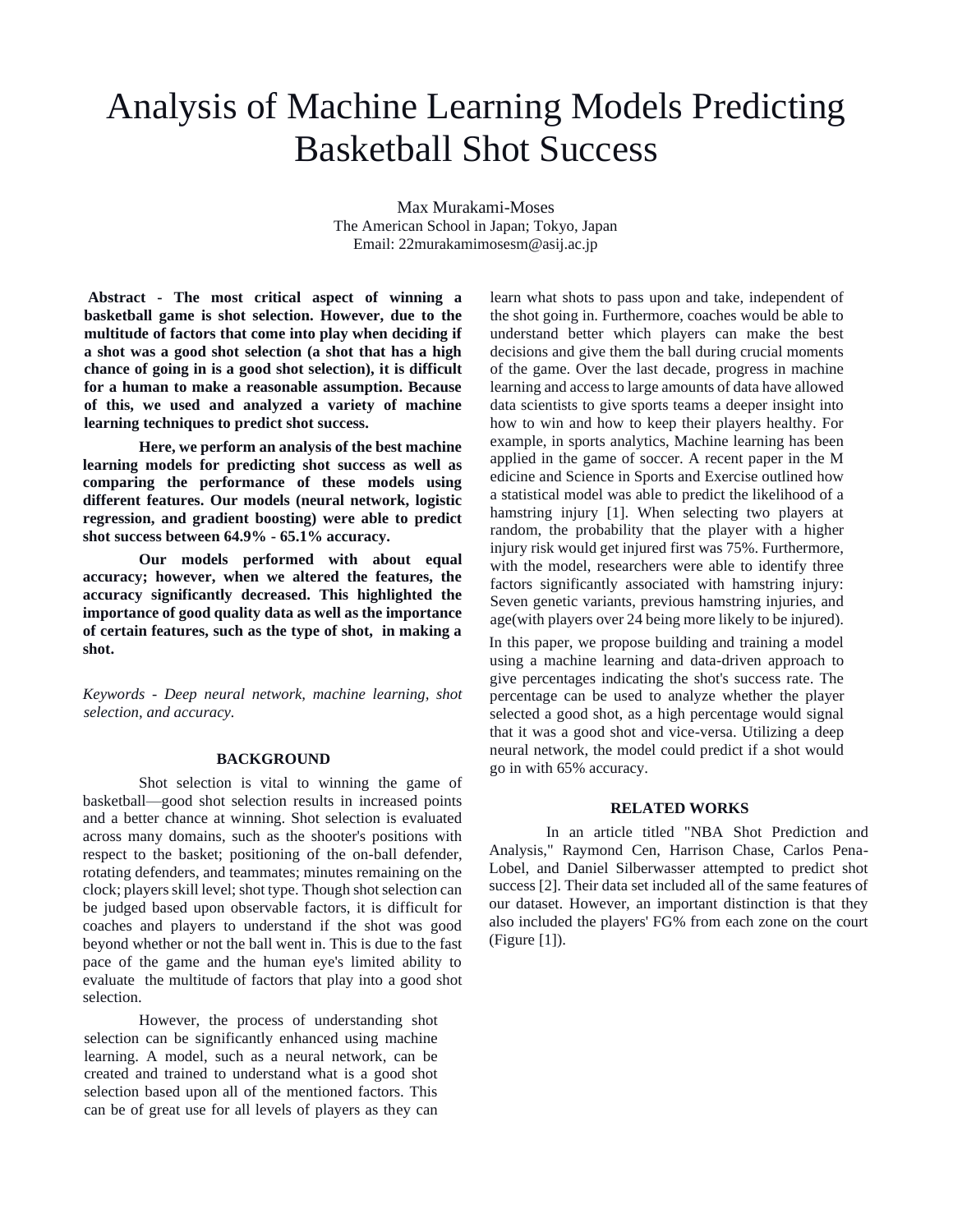

Figure [1]: Image from "NBA Shot Prediction and Analysis."

This gives them a clear advantage in predicting shot success as they have access to the players' FG% in all zones, which allows them to rely on a player's history rather than inthe-moment factors. They utilized a logistic regression model to try to predict shot success. The model was able to achieve 65% accuracy on whether a shot would go in or not. In another paper titled, "Predicting NBA Shots" by Brett Meehan of Stanford University, shot success was able to be predicted between 54%-68% accuracy [3]. Brett used a variety of models, such as Naive Baynes, Random Forest, Boosting, Logistics Regression, and neural network, in an attempt to find the most suitable model for predicting shot success. His dataset came from the NBA via its SportVu tracking system similar to our dataset. However, his dataset differed slightly in features and was significantly larger than our dataset. Though our data set did not include any tracking data, Bretts' data set included features such as the shooters' distance to the basket and the nearest defender. The paper claims to achieve an accuracy of up to 68% using an XGBoosting with a tuning model. However, these results are contradictory to the confusion matrix presented in the same paper (Figure[2]). The max accuracy according to the confusion matrix is 63%, which aligns more closely with results given by other models and in experiments we briefly performed on the same data set.



Figure [2]: Confusion matrix for Boosting

## **METHOD**

## *1.Data Set and Features*

The data set this paper utilizes was initially provided by the NBA during the 2015-2016 season. However, due to the NBA's decision to restrict public access to their data, we loaded it from pages that hosted the data on their GitHub/Kaggle [4]. The data set consists of 419 NBA players from all 30 of the NBA's teams. Using cutting edge camera technology from SportVu, the NBA carefully recorded the players' movements and actions to provide data for the league, teams private and companies. In total, the dataset contained 84,466 data points. The mean percentage of a made shot per shot(FG%) across the data set was 44.8%. This means the clear accuracy benchmark for our network would be 55.2% percent, as that would be the result of naively predicting a failed shot attempt for all attempts.

## *2.Data Collecting and Processing*

Initially, our dataset contained positional information of the player; however, we did not include it because it did not significantly affect our accuracy. We hypothesize this is due to the data of shot times being inaccurate by a few seconds. Though a few seconds may not seem significant, the positional data of players, even after a second, can dramatically change, m king the data unusable and inaccurate.

Besides positional data, we extracted what we believe to be the 12 most vital data columns in predicting shot success from the original basketball data set.

Four of the columns consisted of categorical data: "ACTION TYPE" (a column composed of 53 different categorical listings of the type of shot such as dunk, layup, Hookshot, etc.), "PLAYER\_NAME," "SHOT\_ZONE\_AREA," "SHOT\_ZONE\_BASIC"(a column consisting of 7 individual categorical listings of the location of a shot such as left corner three, in the paint, etc.). We one-hot encoded the categorical data in order to turn the categorical data into numerical data. This allowed for the models to take in only numerical data, which is optimal for performance. The remaining eight columns consisted of numerical data and are described in table 1. Additionally, our data set included a "flag" that noted if the shot was made or not. The main challenge with the data set was a limited amount of features describing an individual's performance. Although there are features that define the player's distance from the basket and XY coordinates on the court, most of the features consisted of high-level features such as "PERIOD" and "EVENT TIME" which tell us much less about an individual's ability to make a shot. However, as these features could have a small correlation with shot accuracy (later in the game, the player may be more tired and thus may miss more frequently), we decided to include them in our data set (Table  $[1]$ .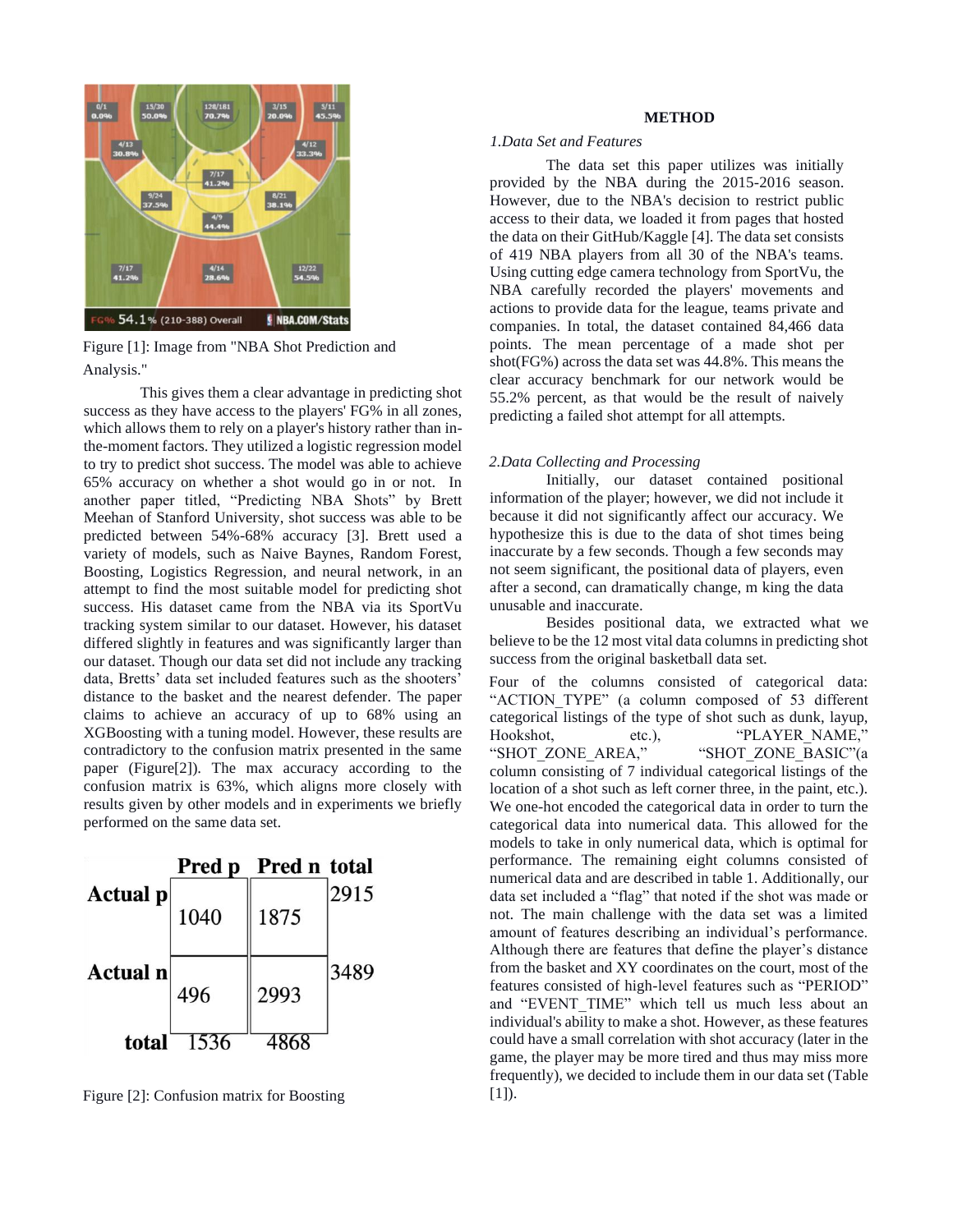| <b>ACTION_TYPE</b> | Categorical data labeling<br>the type of shot such as<br>layup, three pointing, and<br>hook shot.                                                            |
|--------------------|--------------------------------------------------------------------------------------------------------------------------------------------------------------|
| PLAYER_NAME        | Categorical data that gives<br>the players full name.                                                                                                        |
| SHOT_ZONE_AREA     | Categorical data                                                                                                                                             |
|                    | describing which side of the<br>court the player is on. For<br>example, "Right<br>Side", "Back Court", and<br>"Ride Side Center".                            |
| SHOT ZONE BASIC    | Categorical data describing<br>the<br>area on the court<br>relative to the basket. For<br>example, "Mid-Range",<br>"Restricted Area", and "In<br>the Paint". |
| <b>EVENTTIME</b>   | Time remaining in the<br>quarter.                                                                                                                            |
| $LOC_X$            | Numerical data describing<br>the players X coordinate on<br>the court.                                                                                       |
| $LOC_Y$            | Numerical data describing<br>the players Y coordinate on<br>the court.                                                                                       |
| MINUTES_REMAINING  | Numerical data describing<br>the minutes remaining in a<br>period.                                                                                           |
| SECONDS_REMAINING  | Numerical data describing<br>the seconds remaining in a<br>period.                                                                                           |
| <b>PERIOD</b>      | Numerical<br>data denoting<br>which period, or quarter the<br>game is in $(1-4)$ .                                                                           |
| SHOT_TIME          | The<br>time<br>of<br>highest<br>acceleration before the ball<br>reaches its peak.                                                                            |
| SHOT_DISTANCE      | Numerical data describing<br>how far the shooter is from<br>the basket when attempting<br>the shot.                                                          |

Lastly, we randomly split the data set into training data and validation data . 90% of our data was used as training data while the other 10% was used as validation data. This allowed us to properly evaluate our models as there is no inherent bias when testing our models because it has not had the chance to overfit to the validation model.

# **CLASSIFICATION MODELS**

In this paper, we utilized three different machine learning techniques and models to predict shot success. Each model predicted shot success within an accuracy of 64.9%-65.1% accuracy.

## *1.Deep Neural Network*

A deep neural network is a machine learning technique modeled after the human brain and nervous system. The network can recognize individual rel tionships and/or patterns in sets of data in a process that mimics humans, allowing them to make intelligent predictions or classifications. The network consists of connected nodes that are organized into a certain amount of layers. Each node has a weight and threshold associated with it, which is initially set at random before the network is trained. As the network trains, it adjusts the parameters by passing the inputs into the network, calculating a prediction and comparing this prediction with the true known value. The error, or 'loss', between the true known value and the prediction, is backpropagated through the network using tools of calculus to update the parameters in a way that pushes the prediction towards the correct answer.

The final layer of nodes passes through an activation function, which in our network is a sigmoid function. This function takes the output of the network and produces a number between 0 and 1, which corresponds either to a missed shot or a made shot.

See the sigmoid function below (Figure [3]):



Figure [2]: Sigmoid function and equation.

The sigmoid function is a suitable activation model for a binary classification situation as it restrains the prediction between 0 and 1. Furthermore, it is also a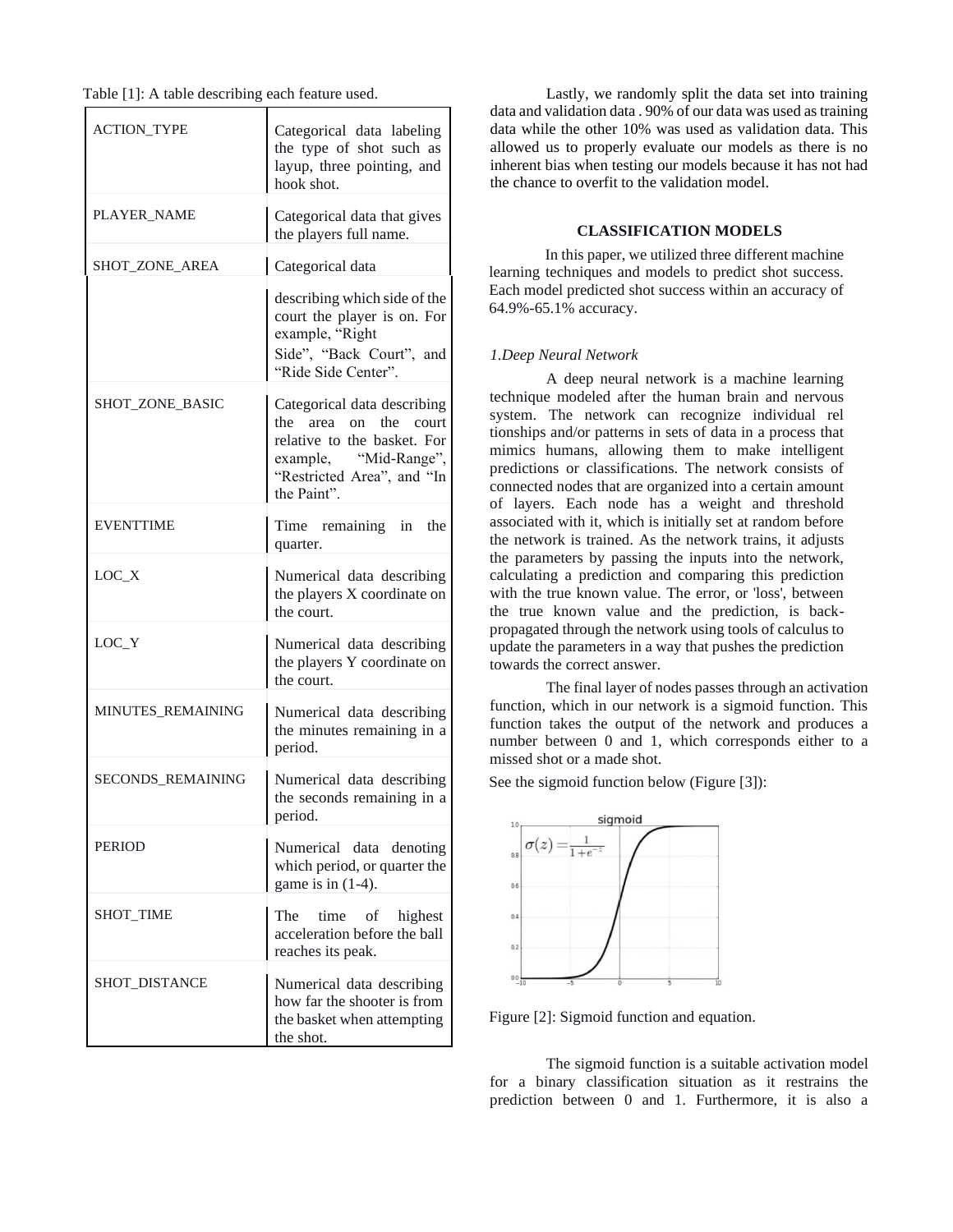continuous function as opposed to a Heaviside function. A Heaviside function has an output of a 0 or 1 but has a sudden jump between the two values, making it unusable by a neural network.

The cross-entropy loss gives us the negative loglikelihood of our parameters. Simply put, it is a metric of how likely the true data was to be seen if the current probability predictions we have were true. Minimizing this binary crossentropy loss (the negative log-likelihood) will ensure that our model assigns a high probability to what truly happened.

See the binary cross-entropy loss equation below:

$$
CCE(p, t) = -\sum_{c=1}^{C} t_{o,c} \log (p_{o,c})
$$

Figure [3]: Cross-entropy loss equation.

## *2.Gradient Boosting*

Gradient Boosting is a machine learning technique that uses an ensemble of weak machine learners and combines them to create a strong learner. The most common learner is the decision tree. In this paper, we used Gradient Boosting from scikit-learn.org [5].

# *3. Logistic Regression*

In Logistic regression, the dependent variable has a binary outcome ( $1 =$  success and  $0 =$  failure), which makes it a good fit for this situation. Through a mathematical formula similar to the sigmoid function, it is able to classify data based upon multiple features. Below is a two feature representation of logistical regression, with the blue dots representing a positive classification and the red dots representing a negative classification.



Figure[4]: Illustration of a two feature logistic regression model. The X-axis presents a certain feature while the Y-axis presents if a dot has any correlation with that feature. The blue dots represent a positive result, while the red dots represents a negative result.

### **Experiments and Results**

Our neural network consisted of 2 layers with each layer consisting of 20 nodes each. The activation used for each layer was a relu function; however, the last layer utilized a sigmoid activation function. The network had a learning rate with RMSprop of 0.001, a weight decay of 0.0005 and was tr ined for 10 epochs. Our six-layer neural network predicted shot success with an accuracy of 65%. To our knowledge, no other works have achieved a better accuracy than 65% on this or similar datasets. Given the highly stochastic nature of basketball shot attempts, 65% accuracy can be considered a well-performing model.

Furthermore, our experiments with gradient boosting and logistic regression models produced similar results. Our gradient boosting model was able to achieve 65.1% accuracy. Our logistic regression model was able to hit 64.9% accuracy [Table 2].

|                             | Accuracy | F1 Score |
|-----------------------------|----------|----------|
| Neural<br><b>Network</b>    | 65%      | 0.65     |
| Logistic<br>Regression      | 64.9%    | 0.72     |
| Gradient<br><b>Boosting</b> | 65.1%    | 0.71     |

Table [2]: Table containing experiment results.

We also attempted to decipher which factors were the most important to the network to predict shot success. Removing player names from the dataset still allowed the network to have an accuracy of 65% [Table 3]. This shows that the network treated the "PLAYER\_NAME" factor as almost obsolete.

However, it is well known that different players vary hugely in their ability to make a shot, and thus it would be intuitive that the player name would be an essential factor. We propose using a larger data set, so the network has more time to understand the player's history of making - or notmaking - shots for the network to truly take into account the player's name.

Furthermore, removing the "SHOT DISTANCE" factor resulted in a 64% accuracy [Table 3]. This was because the network could easily compensate for the "SHOT\_DISTANCE" with the XY coordinates factor. The most crucial factor for the network was "ACTION\_TYPE". When removing that factor, the network performed at 62% accuracy [Table 3]. This finding suggests that players and coaches should focus on the category of shots they take (ACTION\_TYPE) to dramatically increase the shot success.